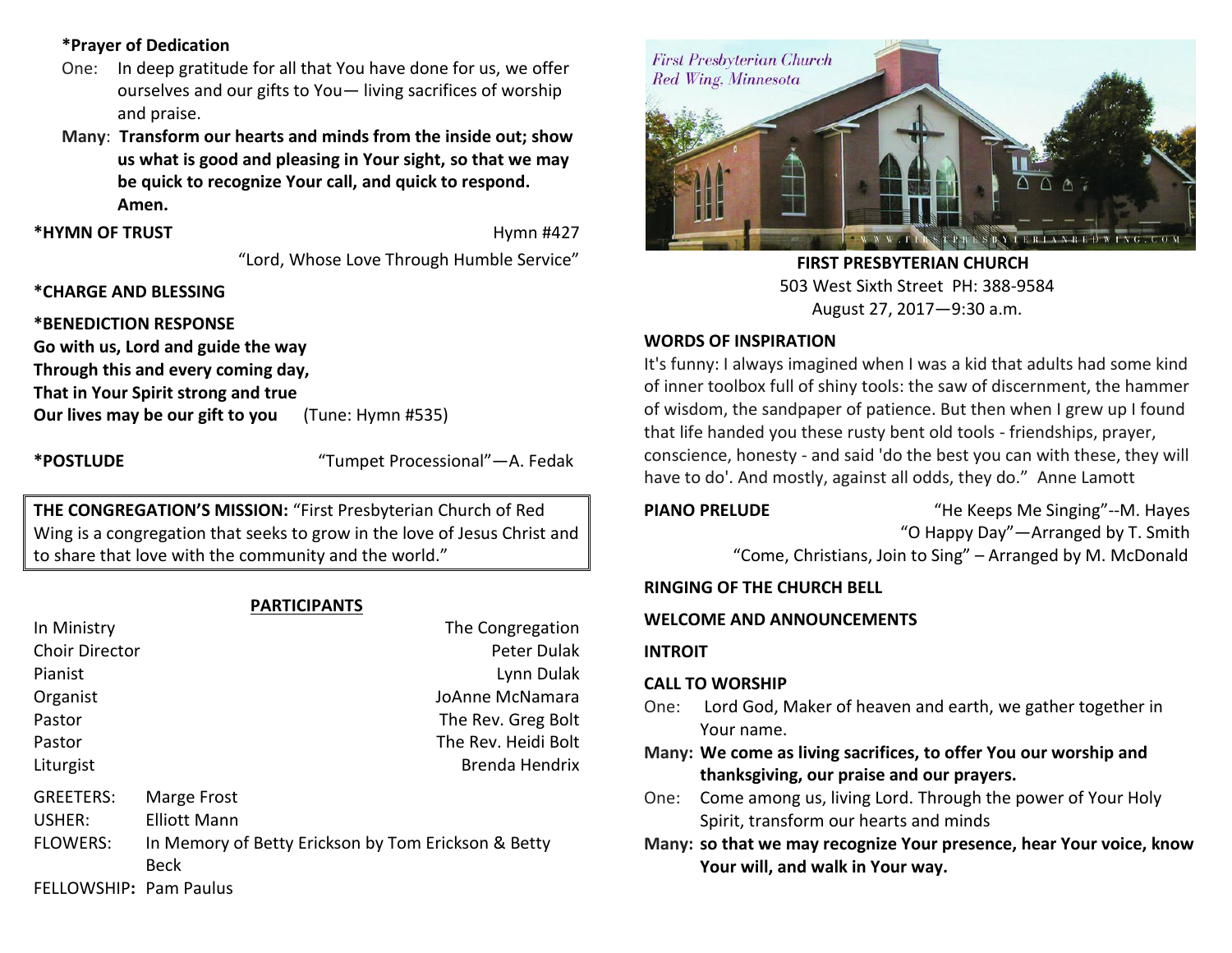**\*HYMN OF PRAISE** Hymn #469 "Morning Has Broken" *(Prayer request cards are collected by the usher.)*

### **\*PRAYER OF CONFESSION**

**God of Grace, you call us to be different from the world, but the world is seductive, and so we come here to be strengthened. God of Vision, you hold before us an alternate way of life, different priorities, different loyalties, different values. But we know that the world is not only seductive but powerful, and so we are drawn in to following its priorities, accepting its values, showing loyalty to its gods. God who blesses the meek, the peacemakers, the merciful, forgive us when we lose sight of these qualities, when we misunderstand their role in the world.**

### **\*SILENT PRAYER**

#### **\*ASSURANCE OF PARDON**

One: Rejoice and be glad! God is gracious and God offer blessings. **Many: God calls us to life in the world, God offers us the chance to explore how to live out God's vision.**

One: We are called, we are forgiven, we are blessed.

**Many: Thanks be to God. Amen.**

**\*PRAYER RESPONSE** Hymn #576 "Gloria, Gloria"

Gloria, Gloria, in excelsis Deo! Gloria, Gloria, alleluia, alleluia

### **A TIME FOR YOUNG DISCIPLES**

| <b>OLD TESTAMENT LESSON</b>                                                                 | Psalm 138 (read responsively)                     |  |
|---------------------------------------------------------------------------------------------|---------------------------------------------------|--|
| <b>SPECIAL MUSIC</b>                                                                        | "Who Will Be a Witness" - D. Moore<br>David Hulse |  |
| <b>NEW TESTAMENT LESSON</b><br>One: The Word of the Lord.<br><b>Many: Thanks be to God!</b> | Romans 12: 1-8                                    |  |
| <b>SERMON</b>                                                                               | Rev. Heidi Bolt                                   |  |
|                                                                                             |                                                   |  |

**\*HYMN OF HOPE** "God with Joy We Look Around Us" to the tune of #22

*God, with joy we look around us At your world's diversity. Folk of every kind surround us And you call your church to see: All are made in your own image! All are people whom you love!*

*In the times we've hurt each other, Lord, we've hurt the ones you bless. Hating sister, cursing brother, We've denied what you express: All are made in your own image! All are people whom you love!*

*God, you sent a Savior to us, Breaking walls that would divide. By your Spirit, now work through us As we witness side by side: All are made in your own image! All are people whom you love!*

**\*AFFIRMATION OF FAITH** (Excerpt from Confession of Belhar) **We believe that the church must therefore stand by people in any form of suffering and need, which implies, among other things, that the church must witness against and strive against any form of injustice, so that justice may roll down like waters, and righteousness like an ever‐flowing stream.**

### **PRAYERS OF THE PEOPLE**

**Petitions**  Pastoral Prayer The Lord's Prayer The Lord's Prayer Hymnal p. 16 Response

### **WORSHIP THROUGH TITHES AND OFFERINGS**

**Offertory** "Open Now Thy Gates of Beauty"—Setting, J. Weber

**\*Doxology** Hymn #591

Praise God, from whom all blessings flow; Praise Christ, all people here below; Praise Holy Spirit Evermore; Praise triune God, whom we adore. Amen.

\*Please rise in body or in spirit.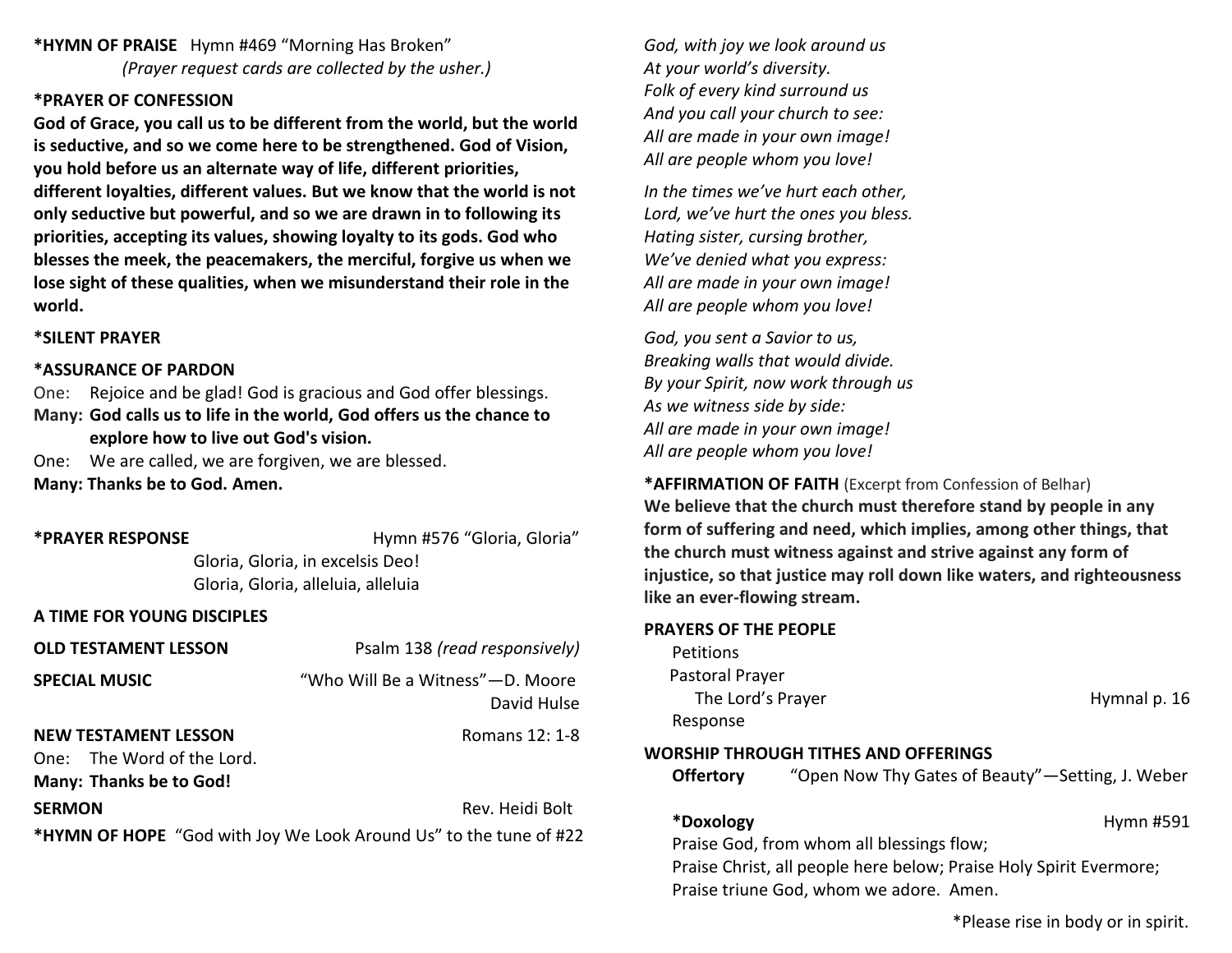**Psalm 138** *(read responsively)*

- **1** I give you thanks, O LORD, with my whole heart; before the gods I sing your praise;
- **2 I bow down toward your holy temple and give thanks to your name for your steadfast love and your faithfulness;**

 **for you have exalted your name and your word above everything.**

**<sup>3</sup>**On the day I called, you answered me,

you increased my strength of soul.

- **<sup>4</sup>All the kings of the earth shall praise you, O LORD, for they have heard the words of your mouth.**
- **<sup>5</sup>** They shall sing of the ways of the LORD, for great is the glory of the LORD.
- **<sup>6</sup> For though the LORD is high, he regards the lowly; but the haughty he perceives from far away.**
- **<sup>7</sup>** Though I walk in the midst of trouble,
- you preserve me against the wrath of my enemies;
- you stretch out your hand,

and your right hand delivers me.

**<sup>8</sup> The LORD will fulfill his purpose for me; your steadfast love, O LORD, endures forever. Do not forsake the work of your hands.**

## **Romans 12: 1-8**

I appeal to you therefore, brothers and sisters, by the mercies of God, to present your bodies as a living sacrifice, holy and acceptable to God, which is your spiritual worship. . **<sup>2</sup>**Do not be conformed to this world, but be transformed by the renewing of your minds, so that you may discern what is the will of God—what is good and acceptable and perfect.

**<sup>3</sup>** For by the grace given to me I say to everyone among you not to think of yourself more highly than you ought to think, but to think with sober judgment, each according to the measure of faith that God has assigned. **<sup>4</sup>** For as in one body we have many members, and not all the members have the same function, **<sup>5</sup>** so we, who are many, are one body in Christ, and individually we are members one of another. **<sup>6</sup>** We have gifts that differ according to the grace given to us: prophecy, in proportion to faith; **<sup>7</sup>**ministry, in ministering; the teacher, in teaching; <sup>8</sup> the exhorter, in exhortation; the giver, in generosity; the leader, in diligence; the compassionate, in cheerfulness.

## **ANNOUNCEMENTS**

| THIS WEEK'S FIRST PRESBYTERIAN HAPPENINGS:                |                                                        |  |
|-----------------------------------------------------------|--------------------------------------------------------|--|
| TODAY,                                                    | 9:30 a.m. - Worship                                    |  |
|                                                           | 10:30 a.m. - Fellowship                                |  |
|                                                           | 10:45 a.m. - Waking Up White Bible Study               |  |
|                                                           | MON, 08/28, 10:00 a.m. - Coffee at Mandy's Café        |  |
|                                                           | TUES, 08/29 5:30 p.m. - The Gospel According to Marvel |  |
|                                                           | 6:55 p.m. - JuBELLation Ringers                        |  |
|                                                           | WED, 08/30, 6:30 a.m. - Men's Book Study               |  |
|                                                           | 6:30 p.m. - Waking Up White Bible Study                |  |
| THURS, 08/31, 7:30 a.m. - Women's Book Study at St. James |                                                        |  |

\*Please rise in body or in spirit.